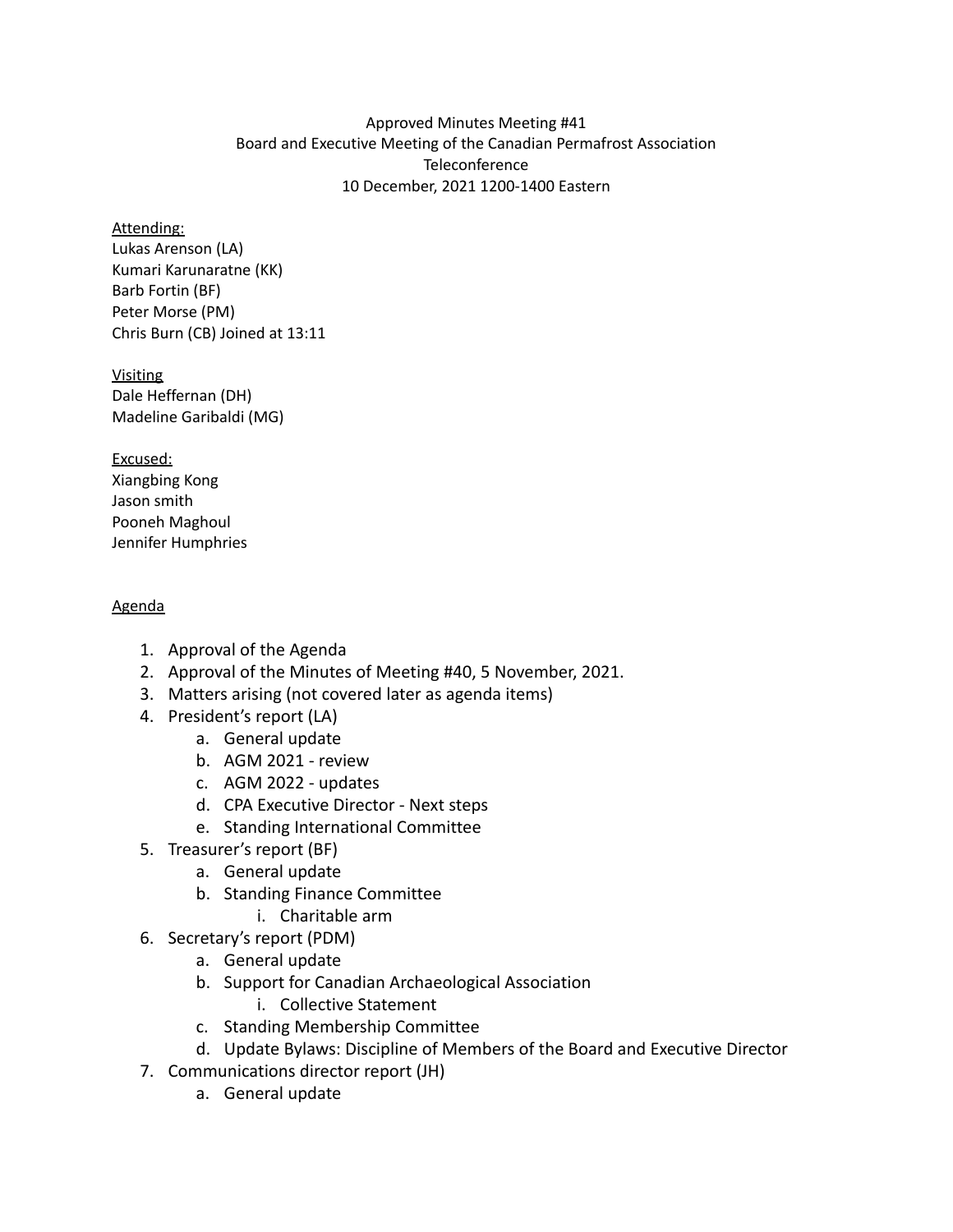- b. Standing Dissemination Committee
- 8. Early Career representative report (XB)
	- a. General update
	- b. Webinars
- 9. President-elect report (KK)
	- a. Standing Committee ToRs and Standing Committee Chair meeting
	- b. Update Action Groups
		- i. General update
		- ii. Process to dissolve Action Groups
	- c. Standing Linkages Committee
- 10. Any other business
	- a.

# Agenda

- 1. Approval of the Agenda
	- a. No Quorum yet
	- b. Can't approve yet, but no comments
	- c. CB has joined and item revisited
		- i. No discussion
		- ii. Approved
- 2. Approval of the Minutes of Meeting #40, 5 November, 2021.
	- a. No Quorum yet
	- b. Can't approve yet, but no comments
	- c. CB has joined:
		- i. No discussion
		- ii. Approved.
- 3. Matters arising (not covered later as agenda items)
	- a. None
- 4. President's report (LA)
	- a. General update
		- i. Lots going on at work, so not much for a general update
		- ii. LA: We have a change for next year, that we have 2 new members, coming and 2 outgoing board members. I encourage MG to reach out to XK to see what he has been up to. DH, you don't have any concrete roles, but you provide support, input, and perspective to the organization.
		- iii. DH: It also is a chance for me to let the engineering community know more about the CPA and maybe get more involvement via professional development hours.

[PM: I moved the folloing minutes from 4c to 4a(iv)to 4a(xvi) as the conversation jumped around and the topic seemed more appropriate here]

iv. LA: Let's talk about PermafrostNet.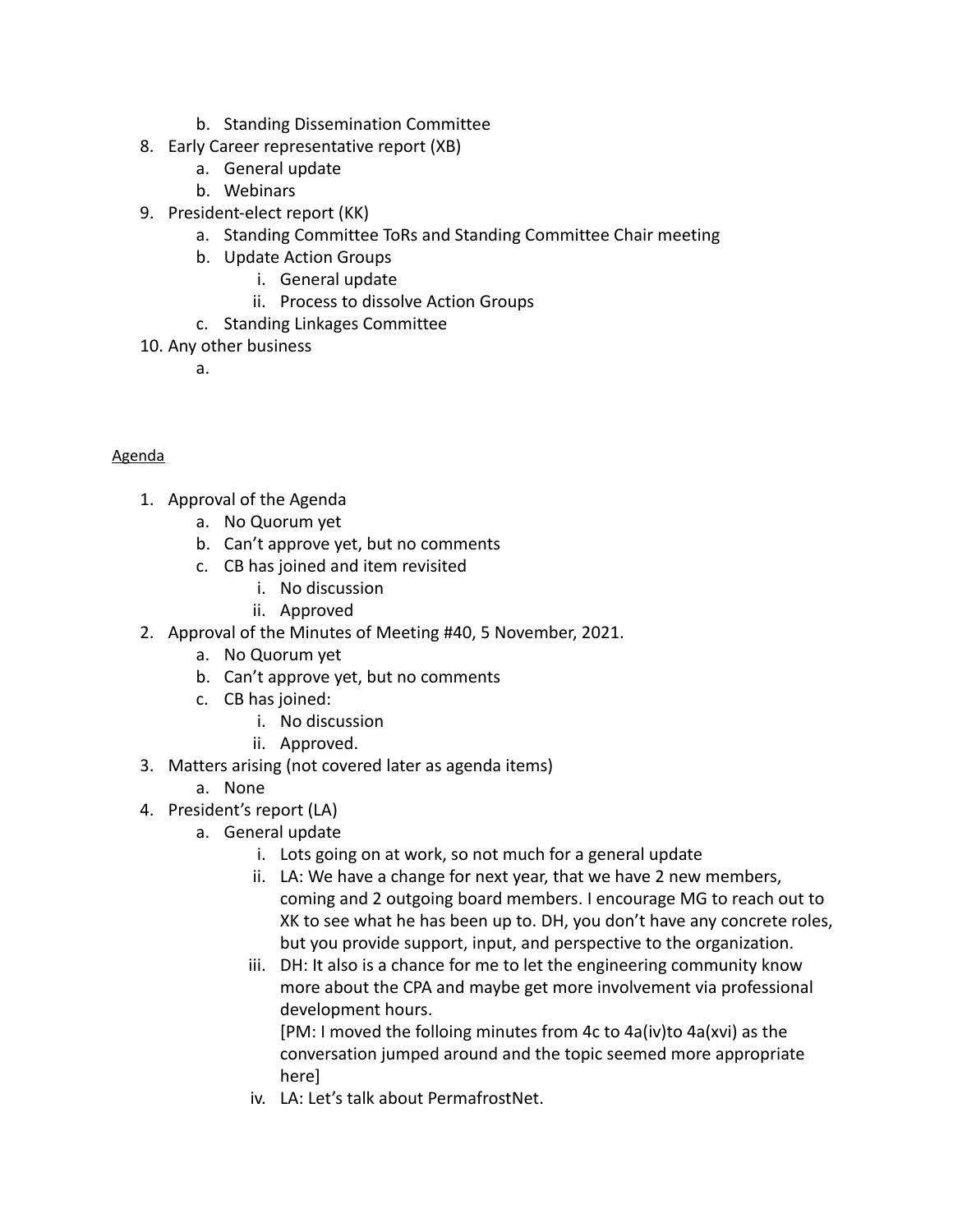- v. KK: Stepan Gruber reached out to me that he was upset about not hearing about the Dawson meeting until the panel. He was feeling a bit put out. We don't need to do everything with PermafrostNet, but it was a mis-step. We should have given him a heads up. We need to think about what we want to do about that. We just discussed that we don't need to have the business meeting in Dawson, so do we want to do something with PermafrostNet in November as we have been.
- vi. CB: If PermafrostNet wants to propose something in Dawson, they are welcome.
- vii. CB: I don't think that he didn't know.
- viii. KK: He should have known from other discussions, but we didn't let him know formally. I propose that we send him a note, that we shouldn't have done that, and say what we want to about our meeting and our AGM.
- ix. LA: I have no problem that we send him a letter, but we are under no obligation to report everything to him. It is not really our problem if his planning committee did not pass him this information.
- x. LA: We don't want to hijack the Dawson meeting for the CPA business meeting.
- xi. KK: CB, is there any message that we should include?
- xii. CB: This is not just a CPA conference, but is part of an activity that is bigger than the CPA and the 3 FN. There is symbolism here. There are some constraints. As the program develops, there will be opportunities for PermafrostNet to participate, like Ryley Beddoe, and Kumari. It is the case that Ryley and Pascale are fully in the know as to what is going on, but they may not have had the time to advise SG. Duane Froes is proposed for a field trip, he could have. The Transportation Branch is a member, the Vuntut G'wichn are members of PermafrostNet, and Toni fully knows. So PermafrostNet members have been consulted and engaged in the program. Worth pointing out. Also important to point out sensitivities that have not all been sorted out yet. It means that we don't have a laid out program, session by session. If PermafrostNet would like to propose something, they can, but they are involved now.
- xiii. KK: I think one of two things, there was a formal courtesy that was not offered, and I talk to him all the time, but it slipped my mind. If he truely hadn't heard anything about this, it was probably because he hadn't heard anything formally.
- xiv. CB: I did have a walk with him along the Rideau river last May.
- xv. KK: It is in our by-laws to go north to have our meetings. We worked with PermafrostNet because of online meetings during COVID, but it is not set in stone.
- xvi. LA: Let's move on, KK and I will sort this out.
- b. AGM 2021 review
	- i. A great event, and we will have the proceedings out next week. Yifeng did an awesome job putting the abstract together and we will post them soon. Great working with PermafrostNet, but it is time to do something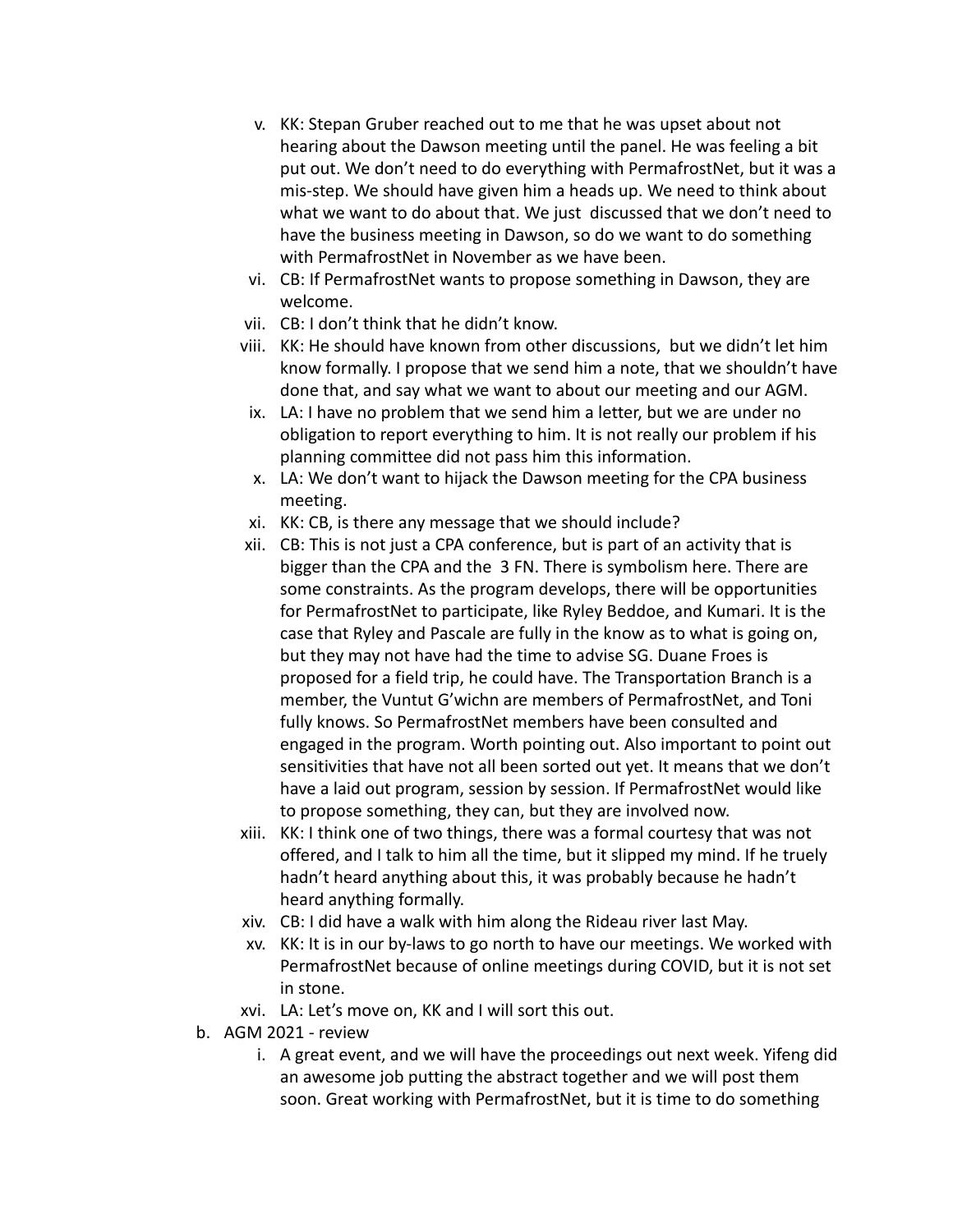else in 2022. We had up to about 70 participating, and we got new members.

- ii. PM: Very happy to have the technical support from PermafrostNet
- iii. KK: A bit disappointed with the Keynote on the first day, but that is what happened due to a last minute cancellation. Pooneh did a good job pulling that back, but some lessons for next year.
- iv. LA: The panel for Dawson was really good.
- c. AGM 2022 updates
	- i. Excited about this, and we are at about 45 people who have expressed interest in going to Dawson. Lots of activities going on to get this organized, and Chris has been doing a lot. The latest plan will be presented to the Chiefs by the steering committee any day now.
	- ii. KK: Yes, right around now.
	- iii. LA: Field trips are already in the planning, Dempster Highway, Top of the World Highway, and placer mines where PF is already exposed. Travel arrangements are being made, the Palace Grand is booked, and Yukon University has reserved some rooms. The idea is to use the land and be out on the land for interactions. The last thing that we want is for people to fly in and sit around in hotels. The point is to be out on the land. There will be 2 public events planned. Dialog, and listening should be the keys of this event. From an organizational perspective, we have 45 people, and in January we will start asking for deposits to confirm places and commitments to attend. The website has been updated, and we have added more information on our CPA Events page.
	- iv. KK: I think that is about it. the Steering Committee has a meeting next week, and the organizing committee is taking shape (Get names from Lukas)
	- v. DH: Will there be sponsors?
	- vi. LA: They don't want to have sponsorship. The 3 FN want it to be their event. At the same time I do see that there might be value in supporting an event for students. We could tailor sponsorship of students to the meeting. It is a good point that we need to discuss.
	- vii. DH: We might get sponsorship from AirNorth to help with travel.
	- viii. KK: The FN wants to make sure that sponsorship is outside of the Yukon Government. We can look into this.
	- ix. LA: It makes sense if we can decrease the costs of participation.
	- x. KK: Sponsorship that we are talking about seems like it is inline with the goals of the conference. Something for the Steering committee to discuss
	- xi. LA: We also have to discuss if we want to have a hybrid conference.
	- xii. PM: If we are outside a lot, I am not sure that a hybrid model will work that well.
	- xiii. LA: If the goal is to have good discussions, then we need people to be there together.
	- xiv. KK: Instead of having things live online, we can record certain events, and share those. The hybrid event takes away from relationship building.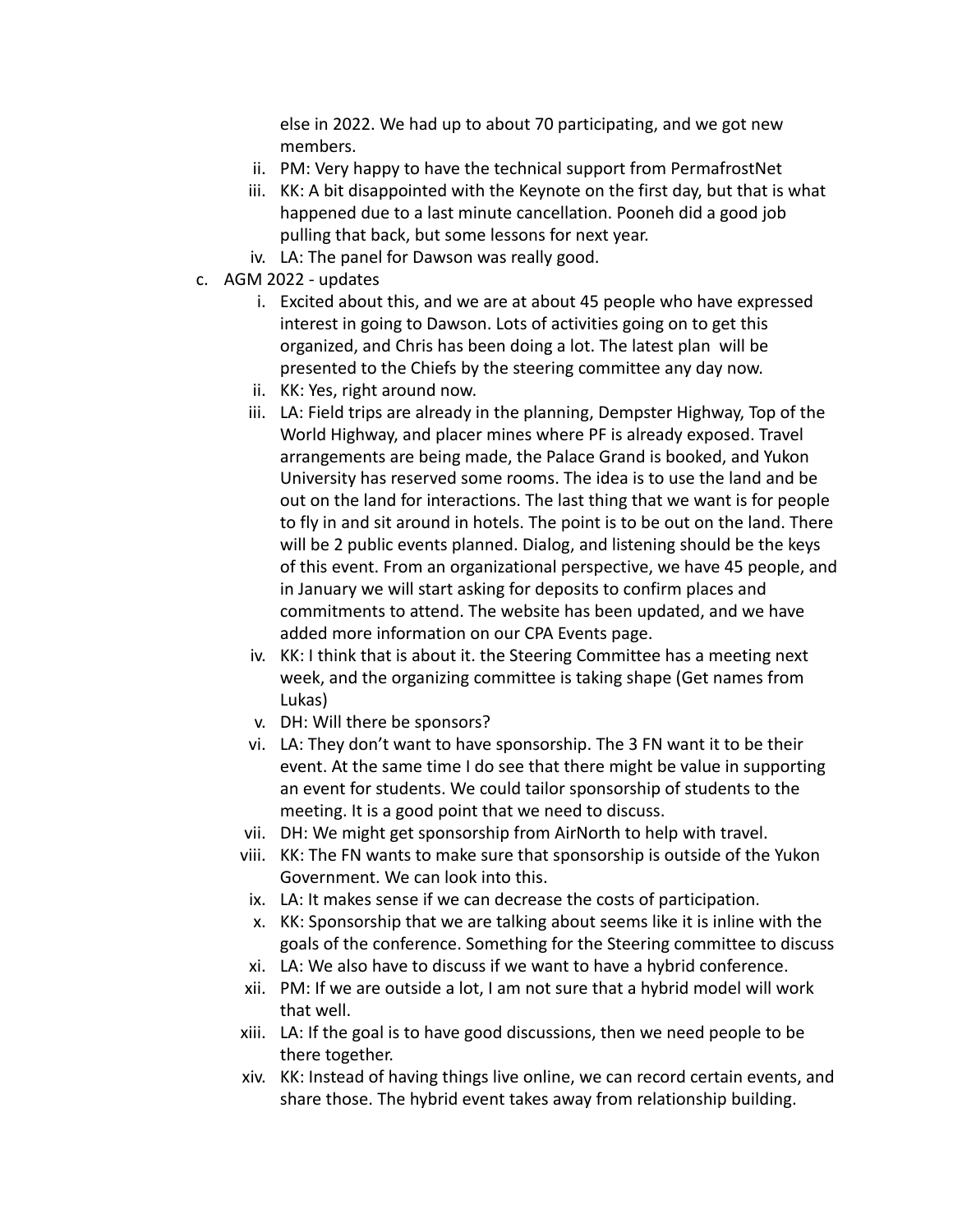- xv. LA: We don't need an answer right now, but it is something to consider.
- xvi. LA: Is this officially our AGM?
- xvii. PM: I don't think that we need to have the AGM at the same time as the Permafrost Meeting in Dawson. We can do it separately.
- xviii. KK: It was overlooked that we didn't reach out to PermafrostNet earlier about the meeting in Dawson. SG was surprised to hear about the meeting at this year's AGM, and that he had not been notified about it earlier.
- xix. LA: We will come back to this when CB joins at the top of the hour (PM: see above).
- xx. CB: We will have 3-4 people about the 2022 conference. I promised that I would let the Organizing Committee know about 3 names of students who will volunteer to help. One will help with communications, and 2 will help with registration. I was hoping that BF will supervise them as they will have to do something with money.
- xxi. LA: A good reminder about registration. BF, you and I can look into using Membee. It has instruments in place to use credit cards, and it has all of the connection to the bank account. We can use Membee in the background.
- xxii. CB: We can open the registration in February when we have the program organized. We will have the sessions, the what and where, by the end of January, and we will know about the budget by then.
- xxiii. LA: What are the discussion about sponsors?
- xxiv. CB: There are mixed messages. One view is that they do not want the government to get the credit, but on the other hand, there are territorial groups who have money and can't spend it/haven't spent it. Once money begins to appear, we may see views change. Hard to know. I was extremely pleased to have the support from Paul Murchison, and I have a Chiefs meeting on Monday, and will raise the question about sponsorship, and developing a strategy. Then the Steering Committee will meet and develop a strategy. We will soon know what agencies we can look to support from. The FN are totally behind this meeting. I don't think that this will be a problem. tThere are all sorts of reasons outside of permafrost for this meeting to take place, such as tourism. This will get support. The NND will have many of their community members attending the conference, even those from outside of YT, but within traditional territory. I'm thinking that we will get about 200 people. If we get 100 from FN, it will be no problem to get 100-150 from our membership. The word seems quite well disseminated.
- xxv. LA: There is much more potential, as it hasn't been widely advertised.
- xxvi. CB: After the Steering Committee meeting, there will be an organizational meeting, and the bus contractor will be there. They want to fill buses from Whitehorse, so that could help increase attendance. It does mean that there is an opportunity to see the Takhini thaw slump. The Beringia Centre has come forward, trying to offer something to the conference. It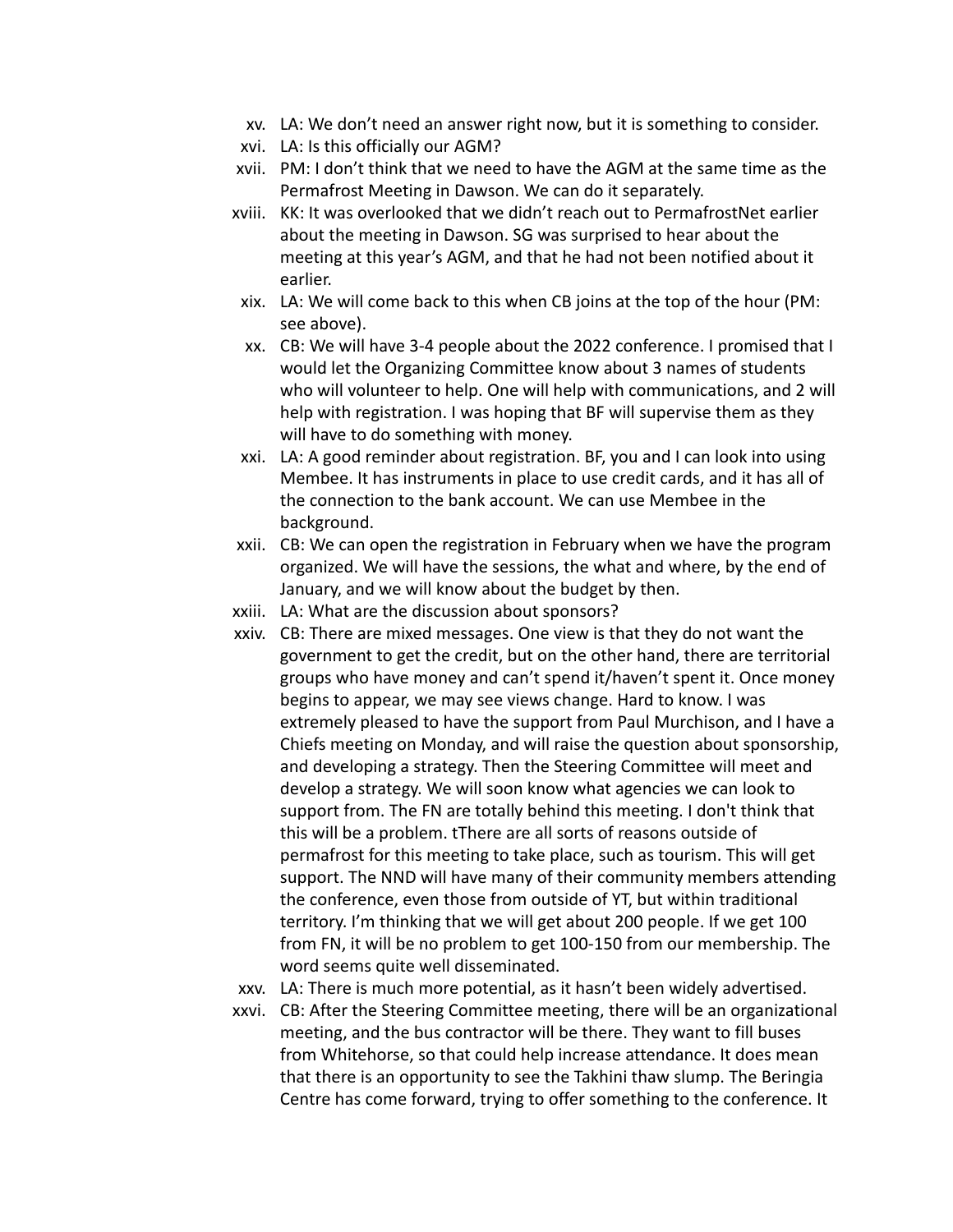is a bit vague, but we will work on it. As people hear about this, a number of people and groups want to get involved.

xxvii. CB: The Klondike Placer Miners Association want to help with a field trip.

5.

- a. CPA Executive Director Next steps
	- i. PM: We got approval for this from the membership.
	- ii. LA: Let's table for now. We have to see what support we can get from the ICOP committee, and get the funds all in place.
	- iii. BF: Will this be an employee or a contract? Way more complicated if an employee.
	- iv. LA: It would be a consultant in essence, for their service. It is up to them to pay their taxes and that sort of thing. This should be legally possible, but CRA may say that if the persian is only working for you, they may be an employee. We won't have them full time. We have to look at this. I'll check with the CGS how they do it.
	- v. KK: If you take care of the legal stuff, I'll take a stab at the writing.
- b. Standing International Committee
	- i. No comments here
- 6. Treasurer's report (BF)
	- a. General update
		- i. Lots going on. We have 34 renewed members. 20 REG, 11 EC, 2 CG, 1 IG so far, one who indicated they wouldn't renew. We gained 13 new members, 8 EC and 5 Reg., so 186 members now. 75 EC, 17 Lifetime, 83 Reg., 6 CG, 2 IG, 2 IS, 1 Com.
		- ii. In the bank we have \$62 540 , GIC 2032. We have \$30 394 in revenue for 2021, \$26 359 from membership, plus \$4000 from donations. So far we have \$6070 in revenue for 2022 from membership renewals.
		- iii. Expenses for 2021 are \$7450. This month I paid the CFES membership for 2022, we paid the memberships for contest winners at the AGM (\$90), \$31 for the WeTransfer service, \$128 for the HF trophy, and \$7 in banking fees. We sent a check to DH to support his trip. We are supposed to transfer \$10K to the reserve, but we don't have a separate account yet, but that would bring expenses to \$17 450. Transfer is mostly symbolic. We should probably have a separate account for the reserve. I can't open an account online. Things are still under LA's name. Expenses for 2022 so far are \$201 in Stripe fees.
		- iv. LA: We need to have another account for ICOP, and we should make a separate account for the Reserve fund.
		- v. BF: OK, when we get to open the account for ICOP , we will do the same for the Reserve account.
		- vi. BF: GSC/CPA joint membership. something has changed, there is now no benefit to us. The cost has gone up, but the CGS is in full, so the CPA amount has gone down. Also, they may not be paying the full tax. They still owe us for this year, and the amount that they think they owe is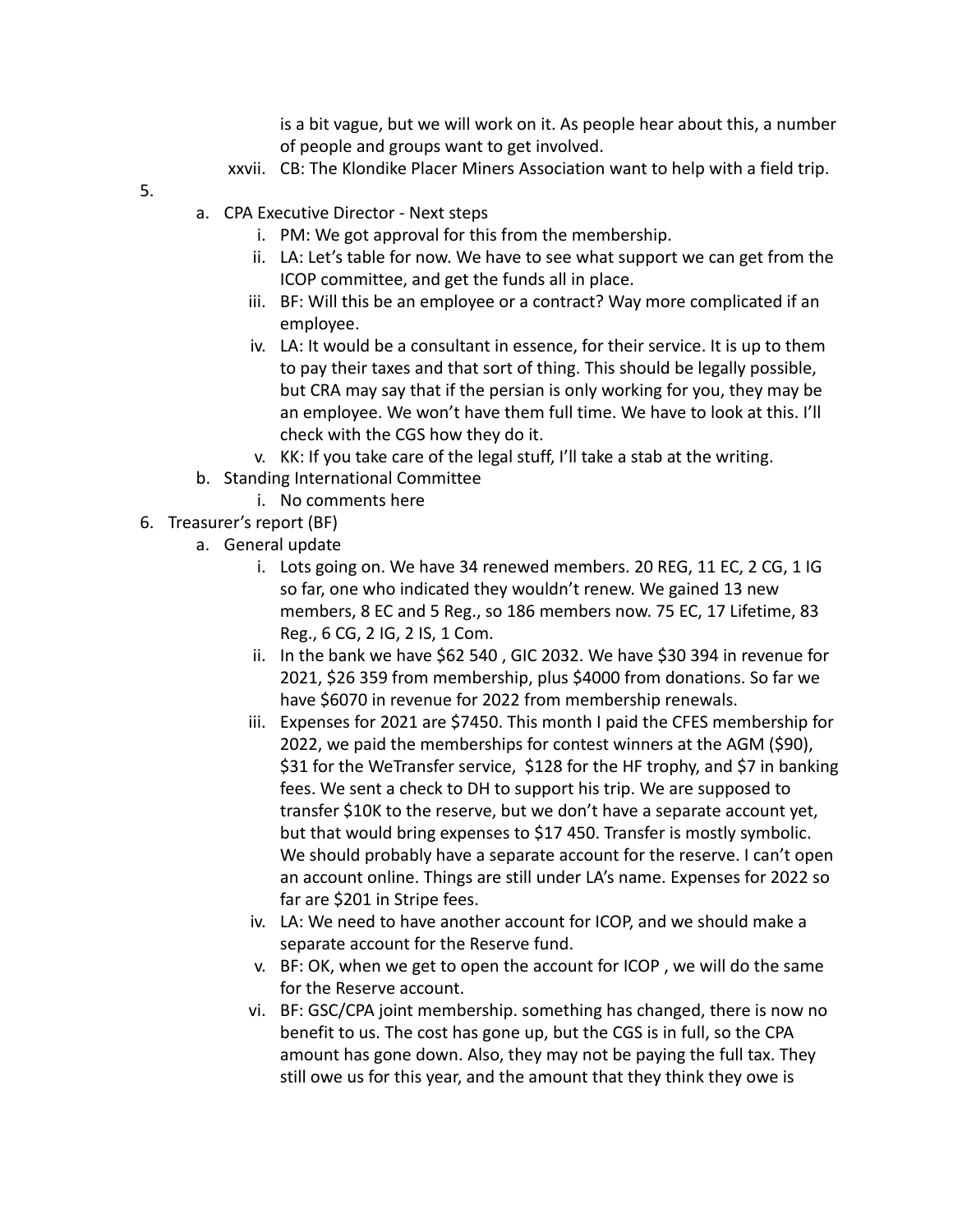greater than what we have records for, so we may not be getting all of our members going to the CPA website site.

- vii. FB: We also have PST in Quebec that I have to sort out. It is a small amount, but I need to ask an accountant about how to deal with it. The CRA does not explain things that well, but there are other questions that I have about taxes.
- viii. LA: I think that we should reach out to an accountant just because of ICOP. We will have a different level of reporting, but right now we are below that. We need to start looking for an accountant that we want to reach out to.
- ix. LA: The accountant could be anywhere, as we are registered Federally. Our registered address is in Ontario, so we need to look into this.
- x. BF: Any questions?
- xi. None
- b. Standing Finance Committee
	- i. Charitable arm
		- 1. I sent out a document about the foundation, but I don't think that anyone has looked at it properly yet. Even I didn't have time yet. Let's look at this in January.
		- 2. LA: We can engage this law firm that Brian and I talked with. We will have to pay 2-3K for them to review our charity documents. They have lots of experience with this type of advice.
		- 3. BF: Not sure if it is better that we review internally, and then go to the lawyers.
		- 4. LA: Agreed. Any questions?
		- 5. None
- 7. Secretary's report (PDM)
	- a. General update
		- i. PDM Action: I will update our business registration documents and submit those updates
		- ii. PDM Action: Post meeting minutes on the website.
	- b. Support for Canadian Archaeological Association
		- i. Collective Statement
			- 1. The collective statement is almost ready so share, so you will see that soon.
			- 2. I keep reiterating that the CPA will offer assistance, if requested. The collective is drafting a technical document, and the CPA will be asked to comment on that when the time comes
	- c. Standing Membership Committee
		- i. I will work with PB to get a more concrete game plan for the new year.
	- d. Update Bylaws: Discipline of Members of the Board and Executive Director
		- i. I will add these amendments to the bylaws, but we need to have the edits reviewed by a lawyer.
		- ii. KK and LA: It makes sense to do this.
- 8. Communications director report (JH)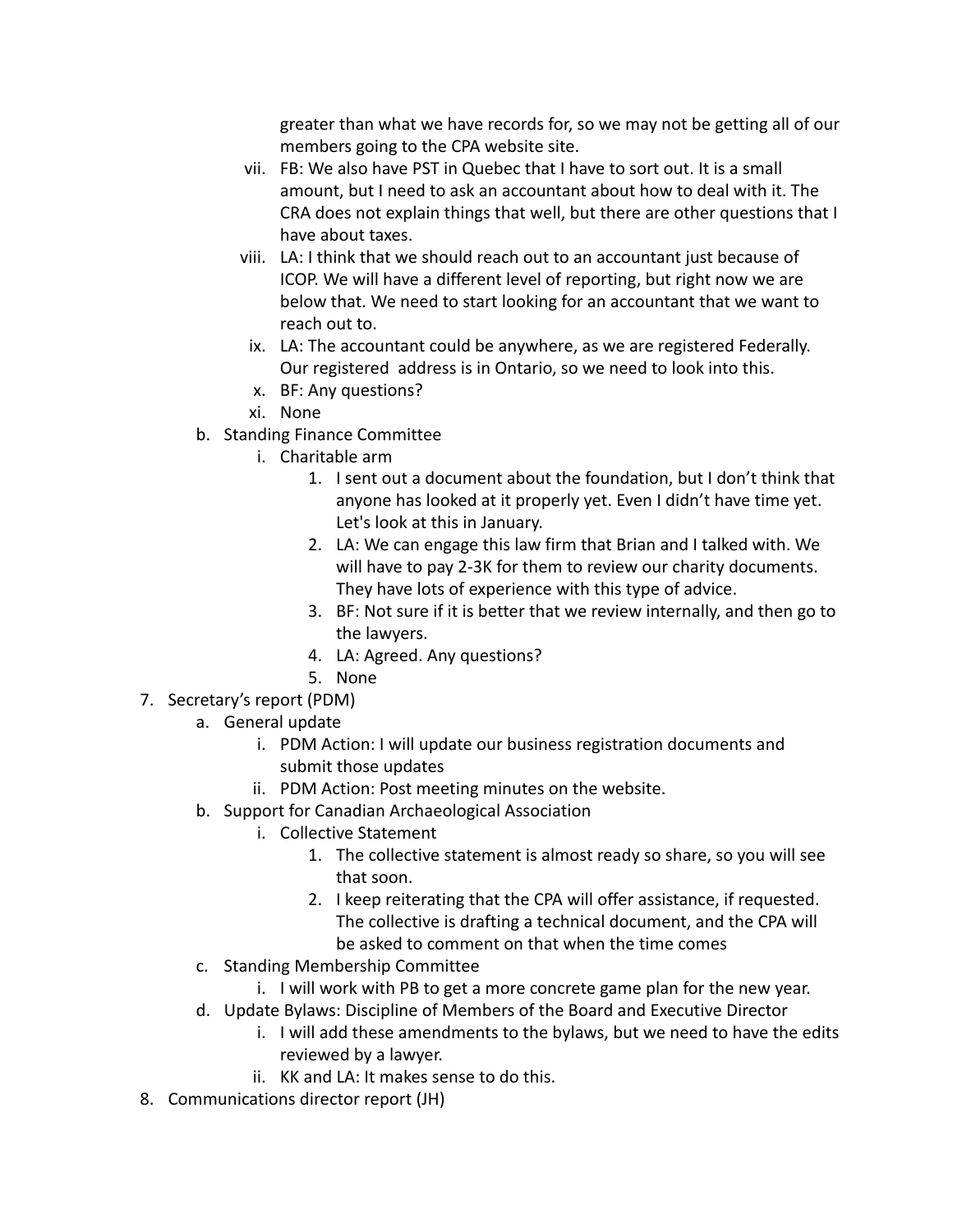- a. General update
	- i. JH passed on an update via email
	- ii. LA: We do need to send out some updates on a short course, a reminder to members about the CFES educational tool. I want a reminder that there is a new CSA guideline on permafrost risks to communities that is in review, so we would like our members to comment on it; and another reminder of Dawson. We need these in a newsletter by the end of the year. In January, we want to include a brief introduction of MG and DH.
	- iii. LA: We need to look into how to let our email get on a safelist. Many people are not getting emails because of Microsoft pre-screening. We need to let people know that CPA emails are safe.
	- iv. BF: At Tetra Tech we at least get a quarantine.
	- v. LA: It is frustrating if you pay and don't get any information.
- b. Standing Dissemination Committee
	- i. No update.
- 9. Early Career representative report (XB)
	- a. General update No update
	- b. Webinars No update
- 10. President-elect report (KK)
	- a. Standing Committee ToRs and Standing Committee Chair meeting
		- i. Not much progress here. We have a draft with lots of track changes. There are some things that we need to get approvals on before they go forward.
	- b. Update Action Groups
		- i. General update
			- 1. I have got the Action Group Application form , and I changed this a bit, to show that we have some review and comments added, and a bit of a form to close out the action group. I'll send it around for you to look at.
		- ii. Process to dissolve Action Groups -see above
	- c. Standing Linkages Committee
		- i. Sara Brown wants to step down, as chair. I will reach out to Duane Froese and Michel Blade to see if they might be interested.
		- ii. At the January meeting, I'd like to come up with a work plan for the committees for the year, to take back to the committees. We need to get set off on the right foot in January.
		- iii. PM: This is a good idea. We can get feedback from the Committee chairs, and the directors can present these ideas along with their own to the Board. We can then take the results of the Board Discussion back to the Committees and help them get started on work for the new year.
- 11. Any other business
	- a. CB: We produce quite short newsletters. But I wonder if some issues may be resolved if we report more. Then the members will have a better idea about what we are really doing, and what is going on. Maybe a bigger, 1-year document.